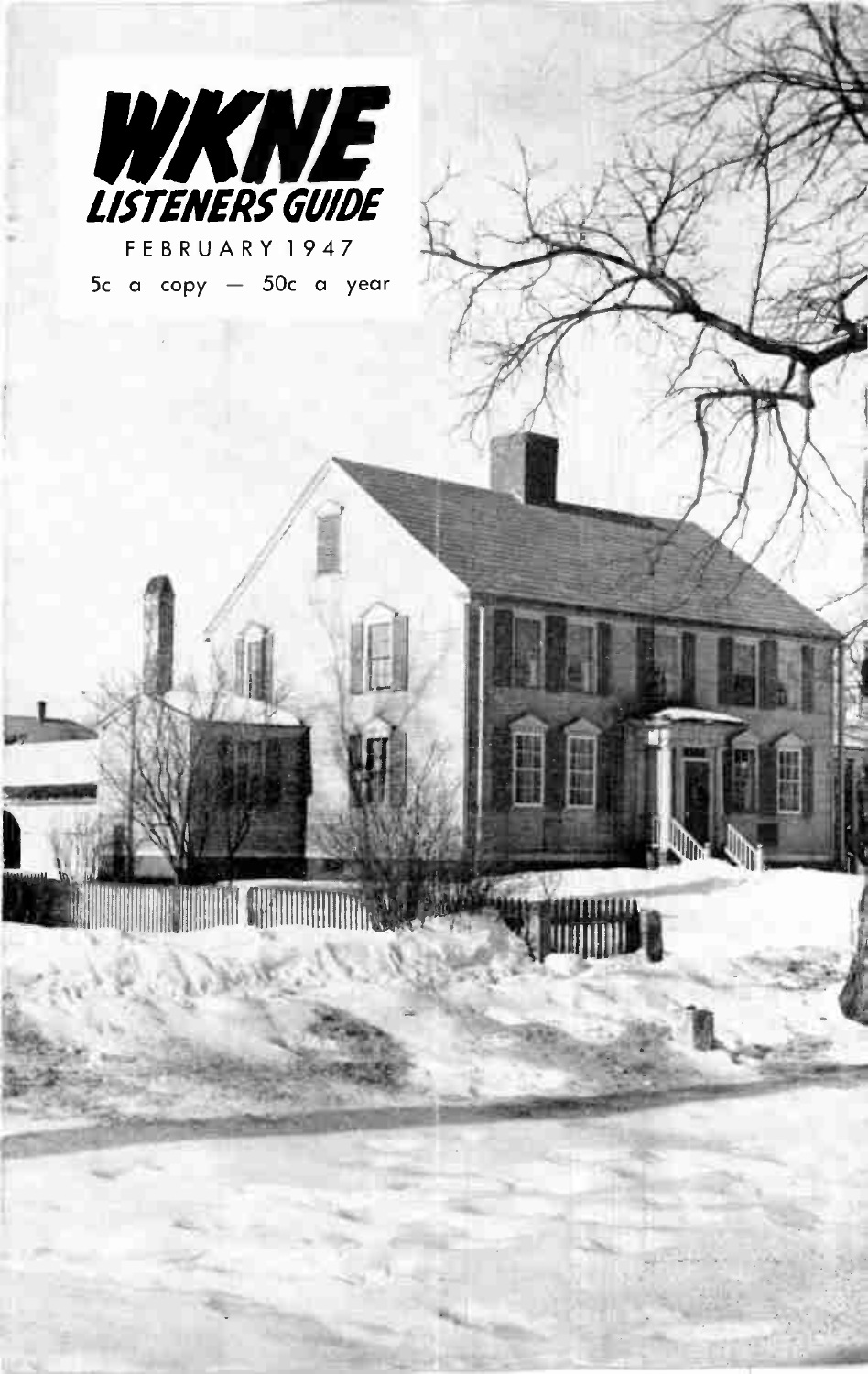# OUR FEBRUARY CHURCH BROADCASTS



Rev. John C. Prince

The Sunday morning church broadcasts for February will be from the Trinitarian Congregational Church of Troy, New Hampshire, of which the Rev. John C. Prince is the minister. The music will be a mixed choir under the direction of Carl A. Mason with Mrs. Katherine Dort Chase as organist. The sermon themes will be:

- Feb. 2. "My Gospel".
- Feb. 9. Lincoln Sunday. "Abraham Lincoln's Contribution to American Democracy".
- Feb. 16. "Bread for the Hungry."
- Feb. 23. First Sunday in Lent. "What Can a Modern Man Believe about God?"

# WKNE PROMOTES THE "MARCH OF DIMES"

•

Although complete figures were not available at press time, preliminary reports show that WKNE donatd practically everything but the sign on and sign off to promote the 1947 "March of Dimes" campaign.

A total of over 100 local spots urged listeners to contribute to the National Foundation for Infantile Paralysis: Dinah Shore broadcasts a special five minute program every morning at 8:20: Carlton Buckman, Keene chairman, and Roger Hunt, president of the Keene Lion's Club, were interviewed on Stacey Cole's Down Main Street" program and Mr. Buckman also made a guest appearance on Howard Wheelock's "Monadnock Region Reveille:" Ruth Redington broadcast a special interview with Isabel Spaulding, a Keene girl who was stricken with polio about eight years ago and who has been to Warm Springs for treatment.

In addition to these local programs and announcements, W KNE broadcasts many appeals carried on CBS programs including the oficial opening of the campaign by National Chairman Basil O'Connor on January 14th and Columbia's hour and a half "Cavalcade of Bands" from 11:30 p. m. to 1 a. m. on January 17th.

## VOL. 4 WKNE LISTENER'S GUIDE NO. 12

Copyright 1947 By WKNE Corporation, WKNE Building, Keene, New Hampshire, Telephone 2080.<br>Published by Richard G. Bath and Edited by Barbara Williams. WKNE Corporation Officers and Department Heads:

RICHARD G. BA 1-1, I'. P. dr Gen'l Manager ERNEST F. BATCHELDER, Chief Engineer GEORGE W. SMITH, Treasurer STACEY COLE, Farm Director OSBORN WADE, Chief Announcer RUTH REDINGTON, Woman's Radio Editor

under K. Close, President († 1888)<br>1965 - Howard E. Barn, J. P. & Genil Manager († 1886), Ethelsen, Chief Engineer<br>1966 - Close W. Suitu, *Treasure*r († 1886), Stacky Colk, *Farm Director ROBERT M. PEER ES. Program Manager* PAUL PERREAULT, Sports Announcer & Sales<br>ROBERT M. PEER ES. Program Manager **Paul Perreau Charles A. Woodbury, Continuity** 

SUBSCRIPTION, 50c a Year. Send name, address and 50c in coin, stamps, check or money order to WKNE, Keene, New Hampshire.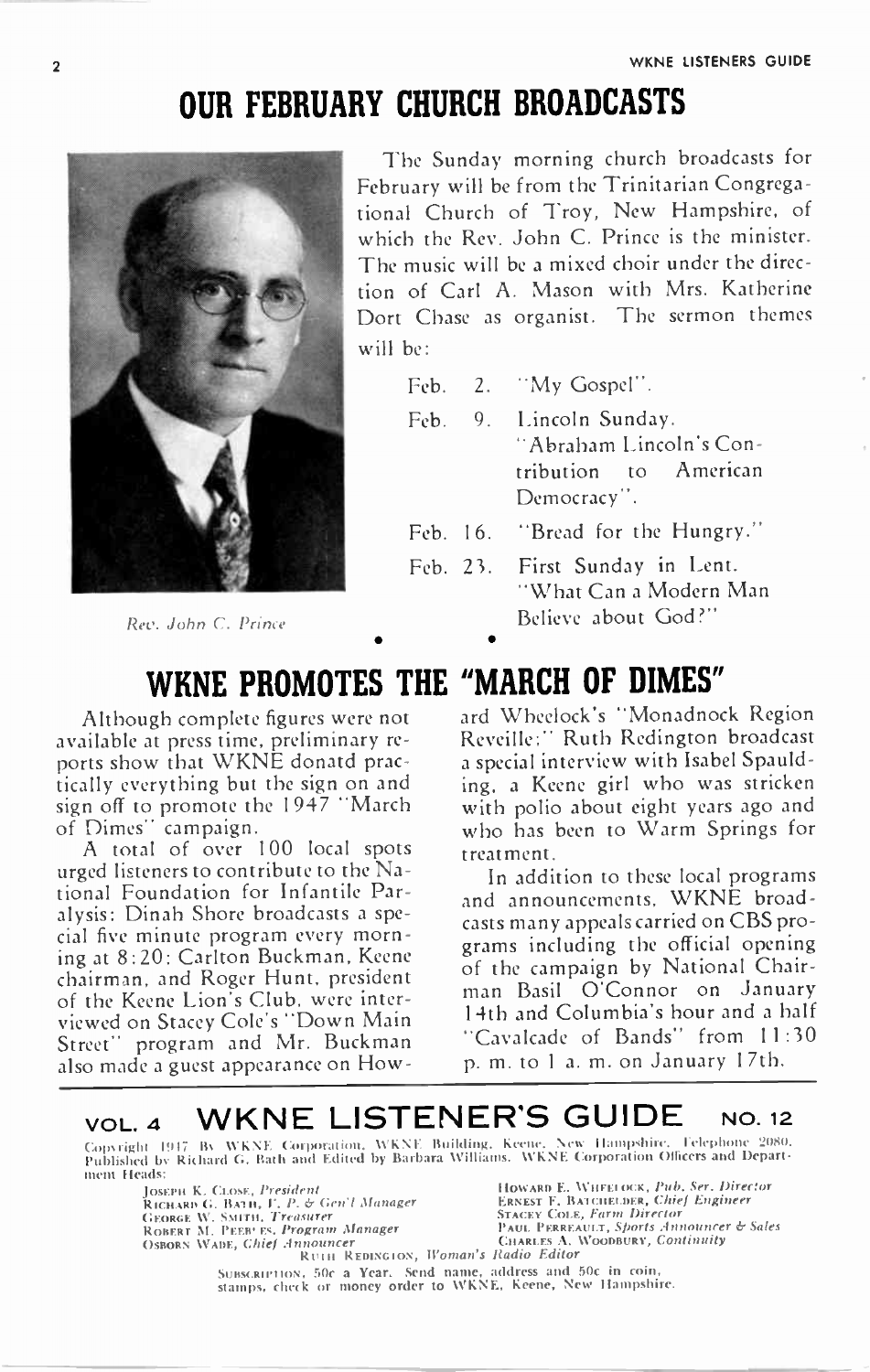### COVER PICTURE THE WYMAN TAVERN KEENE

The month of February is considered by many people as being one that has a great deal of historical interest. This is due largely to the birthdays of the two famous Americans, Washington and Lincoln. In keeping with the historical spirit, this month's cover shows one of the best known historical homes in Keene. Back in the Revolutionary days it was known as the Wyman Tavern, having been built about 1762. Captain Isaac Wyman had taken an active part in the colonial wars before coming to Keene, and both he and the tavern were involved in the making of history some years later. When the news of Lexington reached the people of Keene, minute men gathered, held a meeting and called for volunteers. At sunrise on the 21st thirty men under the command of Captain Wyman started from this tavern for the scene of conflict on the old Boston Road.

The Ashuelot Chapter of the Daughters of the American Revolution have placcd a tablet on this house to mark the event. Another tablet marks a great forward step in the history of education in the State of New Hampshire. The class of 1874 of Dartmouth College has also placed a special tablet honoring the first meeting of Dartmouth College in the old Wyman Tavern on October 22,  $1770.$ 

# CROSS SECTION - II S. A.

Some one once said that a well informed people was a cornerstone of democracy. In that belief the Columbia Broadcasting System has produced a new and challenging pogram that comes to you each Satuday afternoon at 3:00 p. m. It is CROSS SEC-TION-U. S. A. The program means what its name implies,—a comprehensive cross section of informed opinion on major economic issues and the associated problems that are con-

#### SUNDAYS

| 8:00  | Wings of Healing                           |
|-------|--------------------------------------------|
| 8:30  | Old Fashioned Githerin'                    |
| 9:00  | <b>United Press News</b>                   |
| 9:05  | First Church of Christ, Scientist, Boston, |
|       | Massachusetts                              |
| 9:30  | Music for Sunday P                         |
| 10:00 | Old Fashioned Revival Hour-Gospel Broad-   |
|       | casting Association                        |
| 10:30 | Voice of Prophecy                          |
| 11:00 | Warren Sweeney, News CBS-Curris Candy      |
| 11:05 | Trinitarian Congregational Church of Troy  |

- 12:00 Invitation to Learning CBS
- 12:30 Mobilgas News—Socony Vacu 12:15
- 1:00 Songs by l'erry Como
- People's Platlorm
- 1:30 1:45 Time for Reason —About Radio
- 2:00 Howard K. Smith, News CBS
- 2:30 Lutheran Hour
- 3:00 Herc's To Ya --Chas. W. Hires Co.<br>N. Y. Philharmonic Symphony --CBS—U. S.
- 4:30 Rubber Co.
- 5:0U Hour of Charm - CBS—Electric Companies<br>Family Hour - CBS—Prudential<br>Hoagy Carmichael Sings - CBS—Ludens
- 5:30
- 5:45 'Vin. Shirer, News CBS —Glider
- 
- 
- 6:00 Clif Adams —Pahner Agency 6:15 Highlights, Week's News —Cheshire Savings, Cheshire National and Keene National Banks
- 6:30 | Kate Smith Sings | CBS—Postum<br>7:00 | Gene Autry Show | CBS—Wrigley Gum<br>7:30 | Blondie | CBS—Super Suds
- 
- 8:00 Adventures of Sam Spade CBS-Wildroot
- Co.
- 8:30 Crime Doctor CBS —Phillip Morris 8:55 Ned Calmer, News CBS —Parker Pen
- 9:00 Campbell Room starring Hildegarde CBS Campbell Soups
- 
- 9:30 Eddie Bracken Show CBS —Texas Co. 10:00 Take It Or Leave It CBS —Eversharp 10:30 Adventures of Ozzie & Harriet CBS —Inter-
- national Silver
- 11:00 Mobilgas News-Socony Vacuum<br>11:15 Report from United Nations Cl
- 1:15 Report from United Nations CBS When Day is Done
- 12:00 CBS News
- 1' Indicates l'articipating

fronting this nation. CROSS SEC-TION-U. S. A. is presented in collaboration with a group of nine national management, labor and agricultural organizations. These groups will vary from week to week. Special teams of interviewers go to diferent towns and cities in the United States and present on-the-spot coverage of men and women in diferent social and economic levels speaking from their farms, homes, ofices and factories. This new series is presented from 3:00 to 3:30 each Saturday afternoon and is under the direction of Dwight Cooke, well known author and radio commentator.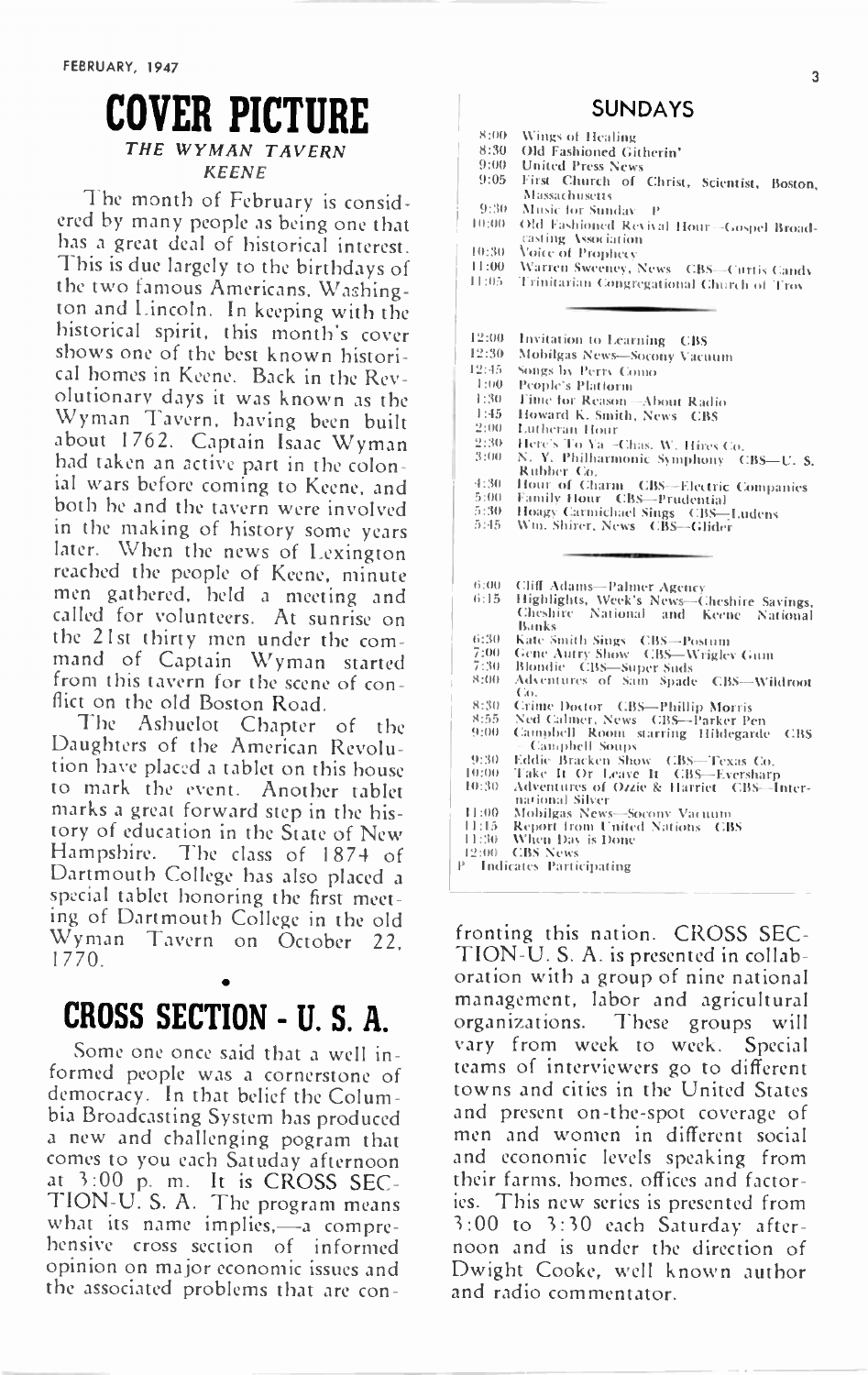

### PUBLIC SERVICE IS IMPORTANT

With us folks here at WKNE P.S. doesn't stand for something that comes along as an afterthought such as a "post-script" - which is the generally accepted meaning of the abbreviation. "No sir, not by a jugful!" as they say in the crackerbarrel league up here in the snow covered hills. P.S. to us here at WKNE means Public Service and both words are accented.

In the land of the Great White Father in Washington there is an assemblage of high chiefs who in wise consultation over the council fires have issued one of the most beneficial proclamations ever promulgated .. "that radio stations are licensed to operate according to the public interests, convenience and necessity." Such an injunction might be viewed as simply precautionary, because any foresighted radio operator firstly considers "operation in the public interest, convenience and necessity" as the foundation of his entire structure. It's the ideal base on which a station can build good will, esteem, prestige and public acceptance.

We are pretty proud of our Public Service record. In 124 weekly hours of broadcasting we are right now devoting 24 hours, one full day, nearly 20 percent of our entire broadcasting time to non-commercial Public Service broadcasts.

Of what does this consist you might ask. Included in the summary are educational programs such as "American School of the Air," broadcasts on behalf of such organizations as the Legion, Veterans, D. A. R., Red Cross, March of Dimes, Churches, Keene Teachers College, Schools, Girl Scouts, Boy Scouts, 4-H Clubs, Greek War Relief Association, Civilian Production Association and many others.

"Peoples Platform" and "Time For Reason," two very powerful CBS Sunday afternoon programs are ofered as an outstanding Public Service contribution as well as numerous News Reviews. Airing of the meetings of the Vermont Forum is a recent addition to our stations' ofering in the Public Interest.

Whenever there's an event of public interest, if it is at all possible, W KNE is on hand to see that the event is aired for the listening interest of its public. Perhaps that's one reason we have such a vast host of loyal listeners. It may be a parade up in Bellows Falls, the Cheshire County Fair here in Keene a controversial program of renowned personages broadcast over the CBS network, an interscholastic basketball tournament at Durham, New Hampshire or Burlington, Vermont. You'll generally find WKNE there whether there's a dollar in it or not.

Then there's the public service job that this station does outside of programs. In the course of a year hundreds of one-minute E.T.'s, station breaks, minute announcements and station identifications are aired for Polio drives, Red Cross, Hospital drives, safety campaigns, forest fire control, noschool notifications, National, International, State, County and Civic interests.

The stations reward for this generous overall Public Service policy comes in an ever increasing loyal listening audience, a bulging file of letters of appreciation, and the satisfied feeling that comes from doing a worthwhile job.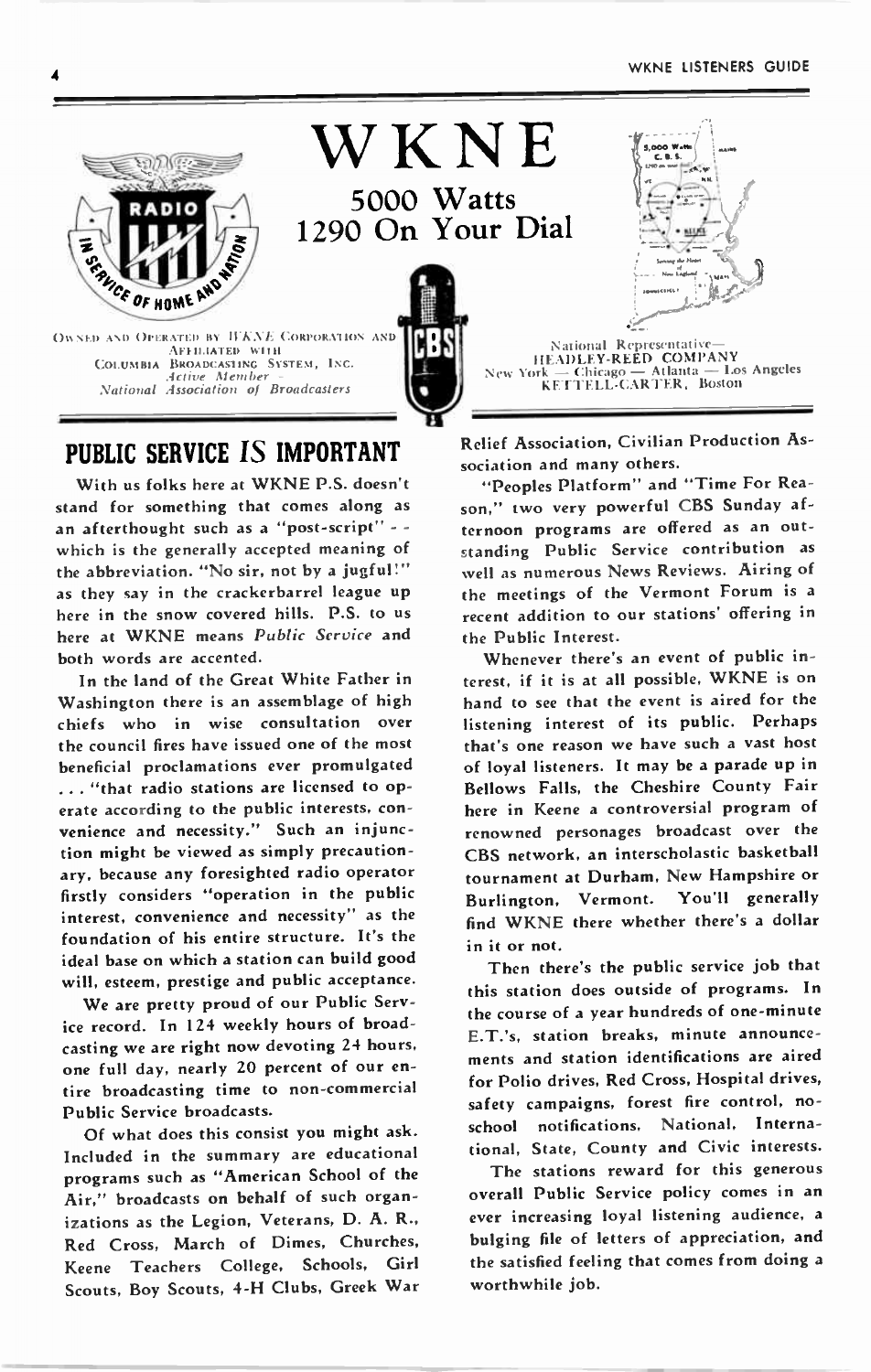# CBS' PETER LIND HAYES

They never "innerduced" Punchy Callahan at Madison Square Garden. He wasn't such a good fighter. His battered countenance will attest to that. But Punchy has some brief moments of ring glory to relieve-for anyone who will listen-his fight with Murderin' Murk.

"In the first round," Punchy says he broke my nose. Then the monster hit my head and broke my laces."

What did his manager advise? "Avoid him!"

You've never read about Punchy on any sports page, of course. He is one of the amusing characters in the repertoire of one of the nation's newest humorists, Peter Lind Hayes of the CBS "Ford Show Starring Dinah Shore," Wednesdays at 9:30 p. m. Punchy is typical of the people that Hayes brings to life and he makes people laugh and want to cry at the same time, too. His characters have been described as "sadly and shrewdly human."

Handsome and shy, with a crew haircut and large blue eyes, Hayes came out of the Army eight months ago and at 31, after an engagement at the Copacabana night club, was hailed as the biggest comedy hit in New York since Danny Kaye. Sensational as that introduction was, Hayes put in a long training period leading to that climax point in his career. He has been an entertainer for more than 15 years.

Before hitting his stride as a headliner Hayes played in several movie musical comedies, including "Million Dollar Legs" and "Rio Rita." He has been in radio before-in minor roles. On the Jack Benny show he imitated the voice of Fred Allen fifteen minutes.

He is married to Mary Healy, stage and screen starlet.

You'll be hearing from Peter Lind Hayes . . the entertainment world is betting that he will hit stardom in radio.

#### **MONDAYS**

- 6:00 Sacred Heart Program 6:15 News<br>6:20 Sunri
- 6:20 Sunrise Serenade
- 6:30 Doin' the Chores with Stacey Cole P<br>6:45 Mobileas News-Socony-Vacuum
- 6:45 Mobilgas News-Socony-Vacuum<br>6:50 Sunrise Serenade with Ozzie Wac
- 6:50 Sunrise Serenade with Ozzie Wade P
- 7:30 Mobilgas News-Socony-Vacuum<br>7:35 Monadnock Region Reveille-
- Monadnock Region Reveille-Sprague & Carleton. Inc.; New England Screw Co.
- 8:00 Morning News Roundup CBS<br>8:15 New England News Roundup
- 8:15 New England News Roundup<br>8:20 Song For Today—Windham N
- 8:20 Song For Today—Windham National Bank<br>8:25 Salute to Bellows Falls
- 8:25 Salute to Bellows Falls<br>8:30 Morning Devotions
- 8:30 Morning Devotions
- 8:45 Bing and Ozzie<br>9:00 News-Eurman
- 9:00 News-Furman Shop<br>9:05 Ozzie and Bing
- 9:05 Ozzie and Bing<br>9:15 Shopping Servic
- 9:15 Shopping Service P<br>9:30 Polka Party
- 9:30 Polka Party<br>10:00 Mid-Morni
- 10:00 Mid- Morning News P
- 10:15 Swappers Club<br>10:30 Romance of Fi
- 
- 
- 
- 11:30 Romance of Evelyn Winters 10:45 Music of Merit Merit Clothing Co. 1:00 Arthur Godfrey Time CBS 1:30 "Hello Claremont" —Gaudreati's & Magnet
- Theater & Music Box 1:45 Calling at Carolyn's —Carolyn's 1:50 Book Time —Keene Bookshop
- 
- 1:55 Nursery 'Nouncements —Little Folks Shop
- 12:00 Kate Smith Speaks CBS-Post Bran
- 12:15 Strike Up the Band
- 12:30 Mobilgas News-Socony Vacuum
- 12:45 Down On The Farm With Stacey Cole— R. N. Johnson Farm Equipment
- I:00 Range Drifters P
- 1:30 Swapper's Club
- 1:45 Yodelin' Slim
- 2:00 Eric Entertains
- 2:15 Twin States Express-Brattleboro & Springfield
- 2:30 Coke Club-Coca-Cola
- 2:45 Rose of My Dreams-Manhattan Soap
- 3:00 Proudly We Hail
- 3:15 Save the Children —Talks
- 3:30 "World Neighbors" —American School of the Air CBS
- 4:00 House Party (CBS
- 4:25 News-Derby's Dept. Store
- 4:30 5:45 N1usic Shop
- 5:55 Today in Washington Five Minute Mysteries-Raymond Roberts
- 
- 6:00 UP News —G. Krueger Brewing 6:10 Sports Highlights Wyman's
- 6:15 Dance Orchestra<br>6:30 Keeping Posted—
- 
- 6:30 Keeping Posted —Palmer Agency 6:35 Footsteps in the Field of Knowledge —Foot-
- wear Center
- 6:40 Latchis Billboard —Latchis Theaters 6:45 Robert Trout. news CBS —Campbell Soups 7:00 Vincent Lopez' Orchestra
- 
- 7:15 Guy Lombardo<br>7:30 Bob Hawk Shov
- 7:30 Bob Hawk Show CBS-Camels<br>8:00 Inner Sanctum CBS-Bromo S
- 8:00 Inner Sanctum CBS—Bromo Seltzer<br>8:30 Ioan Davis Show CBS—Swan Soap
- 8:30 Joan Davis Show CBS —Swan Soap 8:55 UP News —Lynn Tire Co. 9:00 Radio Theater CBS —Lux Soap 10:00 Screen Guild CBS —Lady Esther
- 
- 
- 
- 10:30 Sweeney and March CBS<br>11:00 Mobilgas News-Socony V
- 11:00 Mobilgas News-Socony Vacuum<br>11:15 Meaning of the News
- 11:15 Meaning of the News<br>11:25 CBS Footnote
- 11:25 CBS Footnote<br>11:30 When Day is When Day is Done
- 12:00 CBS News
- P Indicates Participating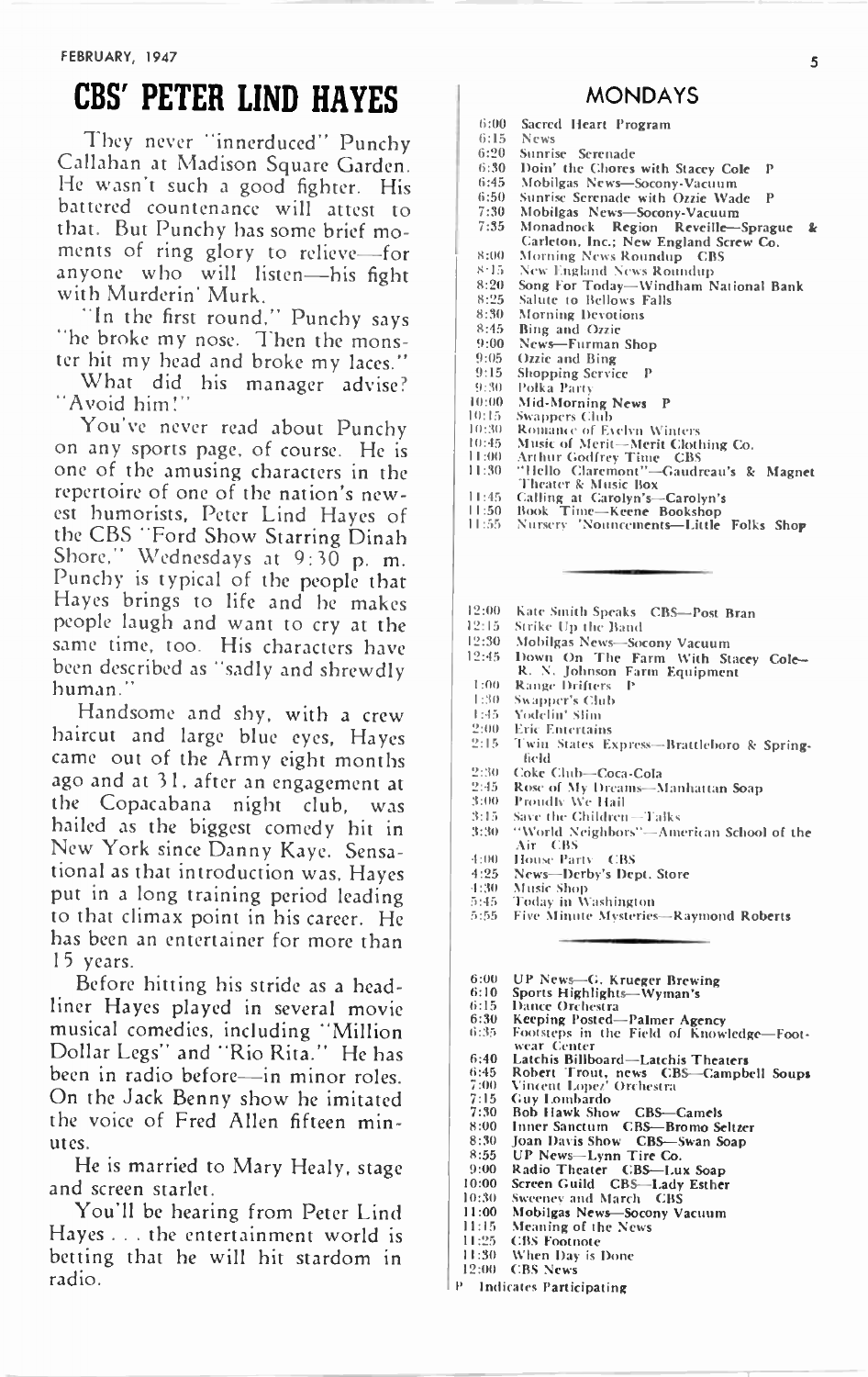# WKNEwesdropping

General Manager Richard Bath recently returned from New York. There he conferred with WKNE's president, Mr. Joseph Close. •

Howard Wheelock, Public Service Director, acquiring bouquets for his public speaking. A short time ago he addressed the Claremont, N. H., Rotary Club on "Folklore of Old New England." Several other engagements are scheduled for the future. Wonder if Howard needs a business agent? •

Sports Director Paul Perreault and wife returned last week from a sojourn in balmy Florida. What with New Hampshire's rain, snow and sleet, we're practically a vivid green! •

Speaking of snow, Chief Announcer Ozzie Wade so happy about those drifts piled in his drive. At 5

a. m., every now and again, he piles out of bed, dons shoveling outfit and starts working. Did we say he was happy about the whole thing? Well,

Those of you who remember our friends, the Happy Valley Neighbors, will be interested to know that Ramona, now Mrs. "Grandpa" Jones, is working with the Bailes Brothers. Sam has joined the Old Dominion Barn Dance, while Jane and George are at KM MS, Grand Isle, Nebraska.

Incidental Intelligence tells us Women's Porgram Director Ruth Redington is building an addition to her home. Seems there just wasn't enough space for all those hats, and she's just bought two more!

Our birthday greetings of the month go to Arthur Tacker who chalks up one more year the 9th' Best wishes, Art!

•

# $\mathcal{U}$  fou to the  $\epsilon$  -tolks at WKNE

This month meet CHUCK WOODBURY Continuity Director



As the title indicates, Chuck is responsible for all of the locally originated commercials aired over W KNE. Chuck came to 'KNE in May of 1945, having previously been connected with the publicity department of The American Guernsey Cattle Club of Peterborough.

If you would walk into our studio one day, you would more than likely find Chuck in a brown study pondering over a new piece of copy; or perhaps hunting up some familiar quotation for a copy idea.

Chuck is lucky enough to be able to combine his interest of sports with his work. During the fall at football games or in the middle of winter at

the Basketball tournaments, you'll find Chuck behind the boys "behind the mikes" as WKNE makes the rounds on their Sport Parade Broadcasts.

It's nice having Chuck around; he's afable and good company. We hope he'll be with us for a very long time.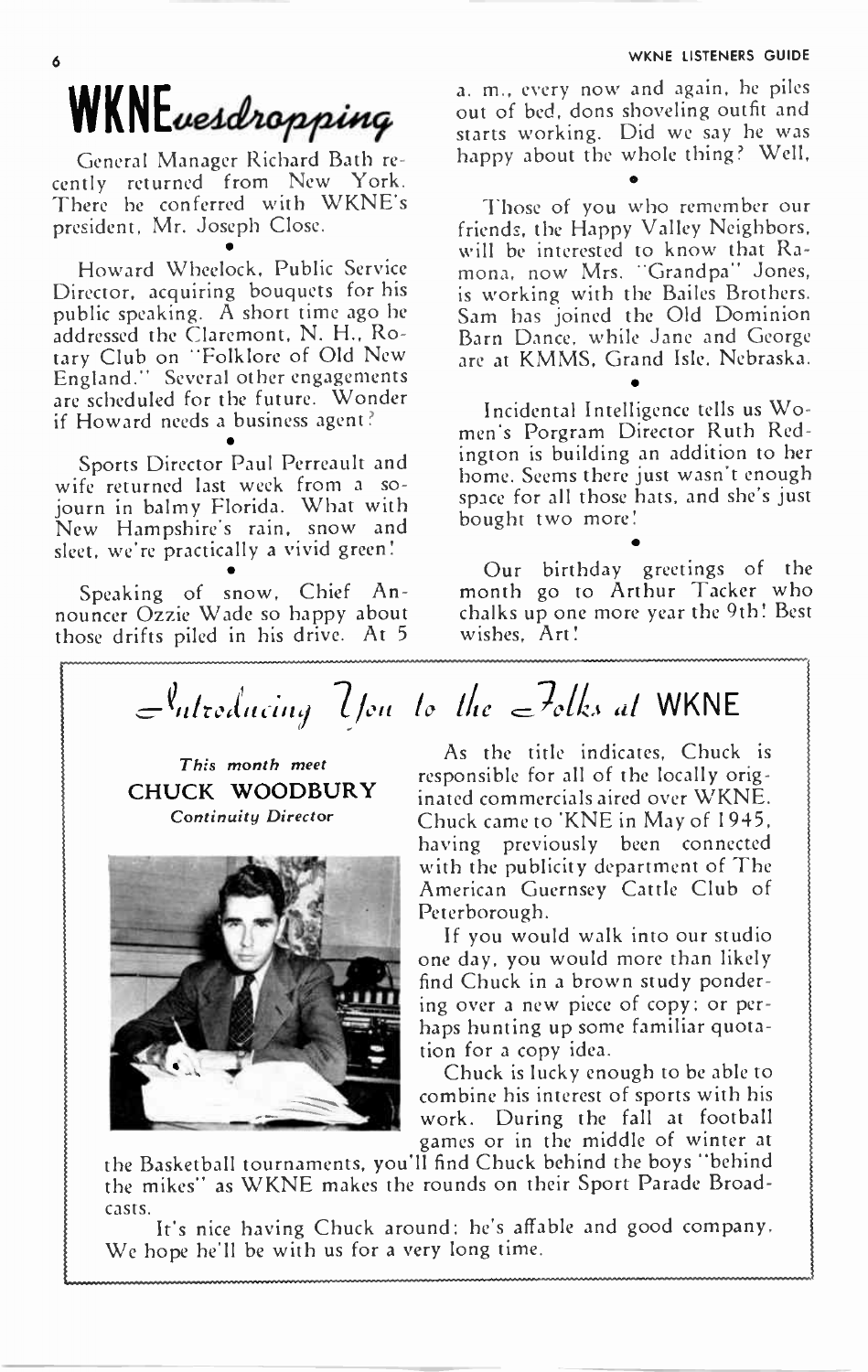# MOMENTS IN MUSIC



The Polka Party, which is heard at 9:30 to 10 a. m., is reserved for all polka lovers. It's a half-hour of gay music which sets the day of just right. Every morning the Polka Party is dedicated to a town in the twin states. Listen in tomorrow.

Saturday afternoon is music lovers' delight over WKNE. Starting at 3:30 p. m. is the Treasury Bandstand, which is followed by Music Makers. At 4:15 we present The Milt Herth Trio and at 5 p. m. is the Philadelphia Symphony. Saturday afternoon music is designed for the listening of all music lovers.

Saturday night music stars with Vaughn Monroe's orchestra at 7:30 p. m. to be followed by Your Hit Parade at 9 p. m. David Rose and his orchestra can be heard at 10:15 p. m., and at 11:30, CBS presents a halfhour of dance music.

When Day Is Done is a musical program designed for restful listening and relaxation. This program can be heard at 11:30 p. m., Sundays through Thursdays, ofering soothing music after a day's work.

•

And of course, you'll want to listen to the Music Shop at 4:30 p. m. on Mondays through Fridays.

### TUESDAYS

- 6:00 Sacred Heart Program
- $6:15$  News<br> $6:20$  Sunri
- 6:20 Sunrise Serenade
- 6:30 Doin' the Chores with Stacey Cole P<br>6:45 Mobilgas News--Socony-Vacuum
- 6:45 Mobilgas News--Socony-Vacuum<br>6:50 Sunrise Serenade with Ozzie Wad
- 6:50 Sunrise Serenade with Ozzie Wade<br>7:30 Mobilgas News-Socony-Vacuum
- 7:30 Mobilgas News-Socony-Vacuum<br>7:35 Monadnock Region Reveille
- Monadnock Region Reveille-Kingsbury Machine Tool Corp
- 8:00 Morning News Roundup CBS<br>8:15 New England News Roundup
- 8:15 New England News Roundup<br>8:20 Song For Today—Windham N
- 8:20 Song For Today—Windham National Bank<br>8:25 Salute to Bellows Falls
- 8:25 Salute to Bellows Falls<br>8:30 Morning Devotions
- 8:30 Morning Devotions<br>8:45 Bing and Ozzie
- 8:45 Bing and Ozzie<br>9:00 News-Furman
- 9:00 News-Furman Shop<br>9:05 Bing and Ozzie
- 9:05 Bing and Ozzie<br>9:15 Shooping Servi
- 9:15 Shopping Service P<br>9:30 Polka Party
- 9:30 Polka Party<br>10:00 Mid-Mornir
- 10:00 Mid-Morning News P<br>10:15 Swanners Club
- 10:15 Swappers Club<br>10:30 Romance of Ex
- 10:30 Romance of Evelyn Winters<br>10:45 Music of Merit-Merit Cloth
- 10:45 Music of Merit—Merit Clothing Co.<br>11:00 Arthur Godfrey Time CBS
- 11:00 Arthur Godfrey Time CBS
- 1:30 "Hello Claremont" —Gaudreau's & Magnet Theater & Music Box
- 11:45 Calling At Carolyn's—Carolyn's<br>11:50 Memory Songs—Rexall Druggist
- 11:50 Memory Songs—Rexall Druggists<br>11:55 Nursery 'Nouncements—Little Folks Shop
- 
- 12:00 Kate Smith Speaks CBS-Post Bran<br>12:15 Strike Up the Band
- 12:15 Strike Up the Band<br>12:30 Mobilgas News-So
- 
- 12:30 Mobilgas News—Socony Vacuum<br>12:45 Down On The Farm With Stacey Cole~ R. N. Johnson Farm Equipment
- 1:00 Range Drifters P<br>1:30 Swanner's Club
- 1:30 Swapper's Club
- 1:45 Yodelin' Slim<br>2:00 Eric Entertair
- 2:00 Eric Entertains
- 2:15 Twin States Express. Brattleboro & Springfield
- 2:30 Coke Club-Coca-Cola<br>2:45 Rose of My Dreams-N 2:45 Rose of My Dreams-Manhattan Soap Co.<br>3:00 Woman's World
- 
- 3:00 Woman's World
- 3:15 G. I. Bill Goes to College<br>3:30 Cateways to Music"-- An 3:30 "Gateways to Music" —American School of the Air CBS
- 4:00 House Party CBS<br>4:25 News-Derhy's Der
- 4:25 News-Derby's Dept. Store<br>4:30 Music Shop
- 4:30 Music Shop
- 
- 5:45 Today in Washington 5:55 Five Minute Mystery —Raymond Roberts
- 6:00 UP News —G. Krueger Brewing
- 6:10 Sports Highlights —Pierce- Wells
- 6:15 Here's To Veterans
- 6:30 Keeping Posted —Palmer Agency
- 6:15 Footsteps in the Field of Knowledge —Footwear Center
- 6:40 Latchis Billboard-Latchis Theaters
- 6:45 Robert Trout, news CBS-Campbell Soups
- 7:00 Keene Teachers College
- 7:15 7:30 Guy Lombardo
- American Melody Hour CBS-Bayer
- 8:00
- 8:30 Big Town CBS —Ironized Yeast Mel Blanc Show CBS —Colgates
- 8:55
- 9:00 UP News—Lynn Tire Co,<br>Vox Pop - CBS—Lipton's Tea<br>Arthur Godfrey Talent Scouts
- 9:30
- 10:00 One World Flight-Norman Corwin CBS
- 10:30
- 1:00 Open Hearing CBS Mobilgas News Socony Vacuum Meaning of the News CBS
- 1:15 1:25 CBS Footnote
- 1:30 'Vhen Day is Done
- 12:00 CBS News
- P Indicates Participating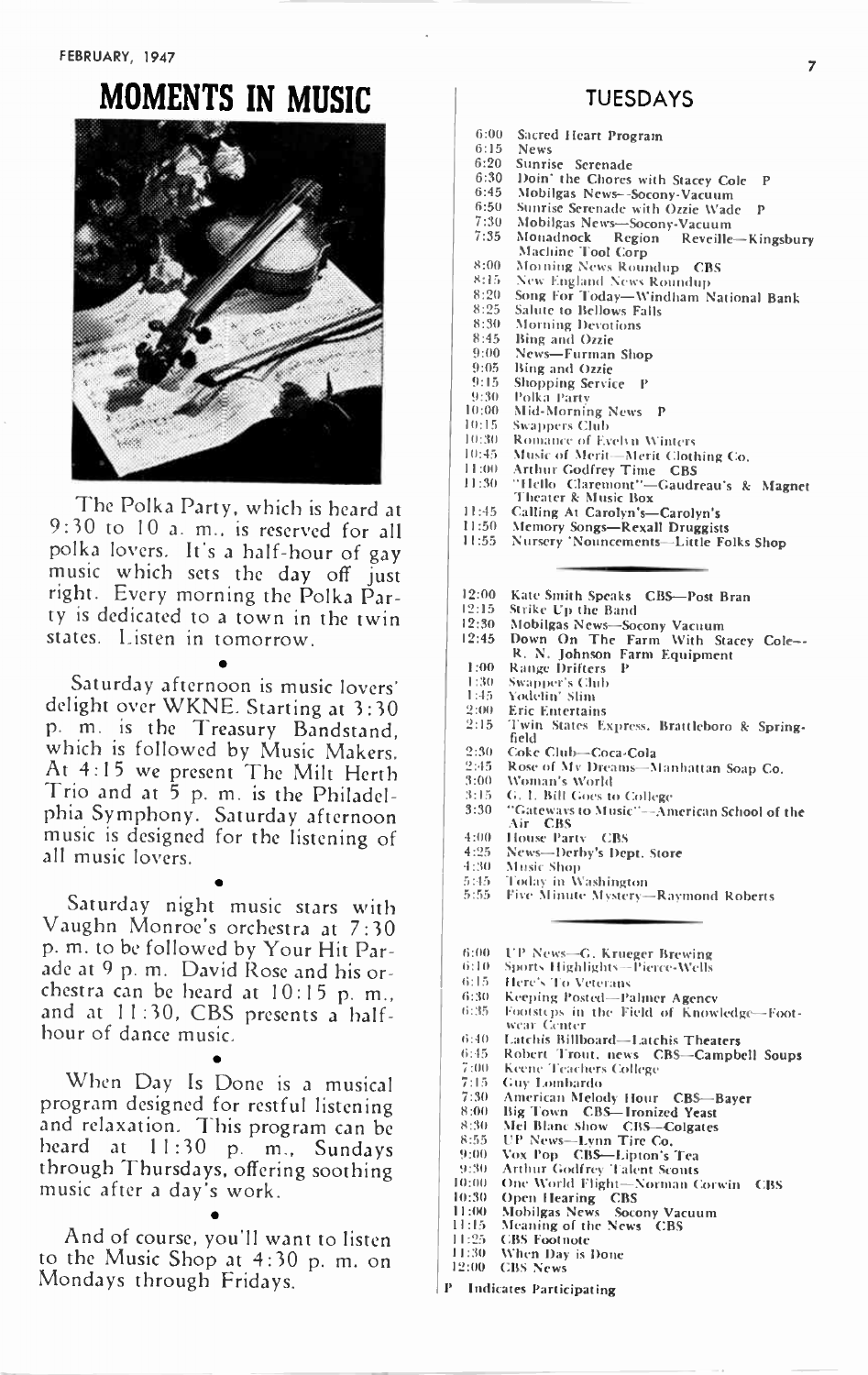#### WKNE LISTENERS GUIDE

# THE FAMILY HOUR

Firoadta31 Muni, Sponsor . Prudential Ir Cast Rise Stevens. Jur,rrri Carr.II. Ied Nlal. one, Al Goodman's Orchestra and guests

The Family Hour's new star-lineup requires no extensive introduction. Miss Stevens, for example, after establishing herself as one of America's most brilliant young sopranos at the Metropolitan Opera, revealed her full talent and personal charm to a vast and applauding public with her appearance in the movie, "Going My Way," opposite Bing Crosby. And she'll appear shortly in a star-studded musical picture titled "Carnegie Hall."

Jimmy Carroll is well-remembered for his own CBS program "Jimmy Carroll Sings," and for his spectacular



Rise Stevens, star of the Prudential Family Hour

rise to popular success. He has been singing, you'll recall, in the choir on the James Melton program, when the star was stricken with laryngitis and the unknown Carroll was substituted on short notice. His mellow, fulltoned tenor won instantaneous acclaim, and before long he was a network star.

Ted Malone, too, is well known to CBS audiences. Back in 1935, Malone had two programs, on CBS

-"Happy Hollow" and "Between the Bookends" —and they were the two top-ranking shows in mail response on the entire network. As a reader of poetry, teller of stories and master-of-ceremonies, Malone is one of America's most popular men. His work overseas during the war, recording interviews with soldiers, has often been compared, for warmth and understanding with the late Ernie Pyle's.

So that's the new Family Hoursongs by Rise Stevens and Jimmy Carroll: easy-going, warm-hearted commentary by Ted Malone: choral and orchestral splendour under the baton of Al Goodman. More than ever, it's "music for the whole family's pleasure" every Sunday afternoon on the Family Hour.

# N. E. SKI CONDITIONS

While you've been traveling to and fro about the Twin States area, you have probably noticed some road signs inviting you to stop at The Crystal Restaurant in Keene for the latest information on skiing conditions in New England. At the Crystal you can obtain exact data on the day-by-day skiing conditions in the White, Green and Belknap Mountains.

Once each week on Fridays at 5:45 p. m., The Crystal Restaurant presents over W KNE a comprehensive report on New England skiing conditions for the benefit of all you hickory enthusiasts planning to go skiing during the week-end. This is just one more service for your convenience provided by your friendly Crystal Restaurant, which for a quarter of a century has served you nutritious food and a cup of good Maxwell House Cofee. Plan to listen every Friday at 5:45 p. m. during the skiing season New England Skiing Conditions" brought to you by The Crystal Restaurant in Keene, for a quarter of a century friend to all in the Twin States area.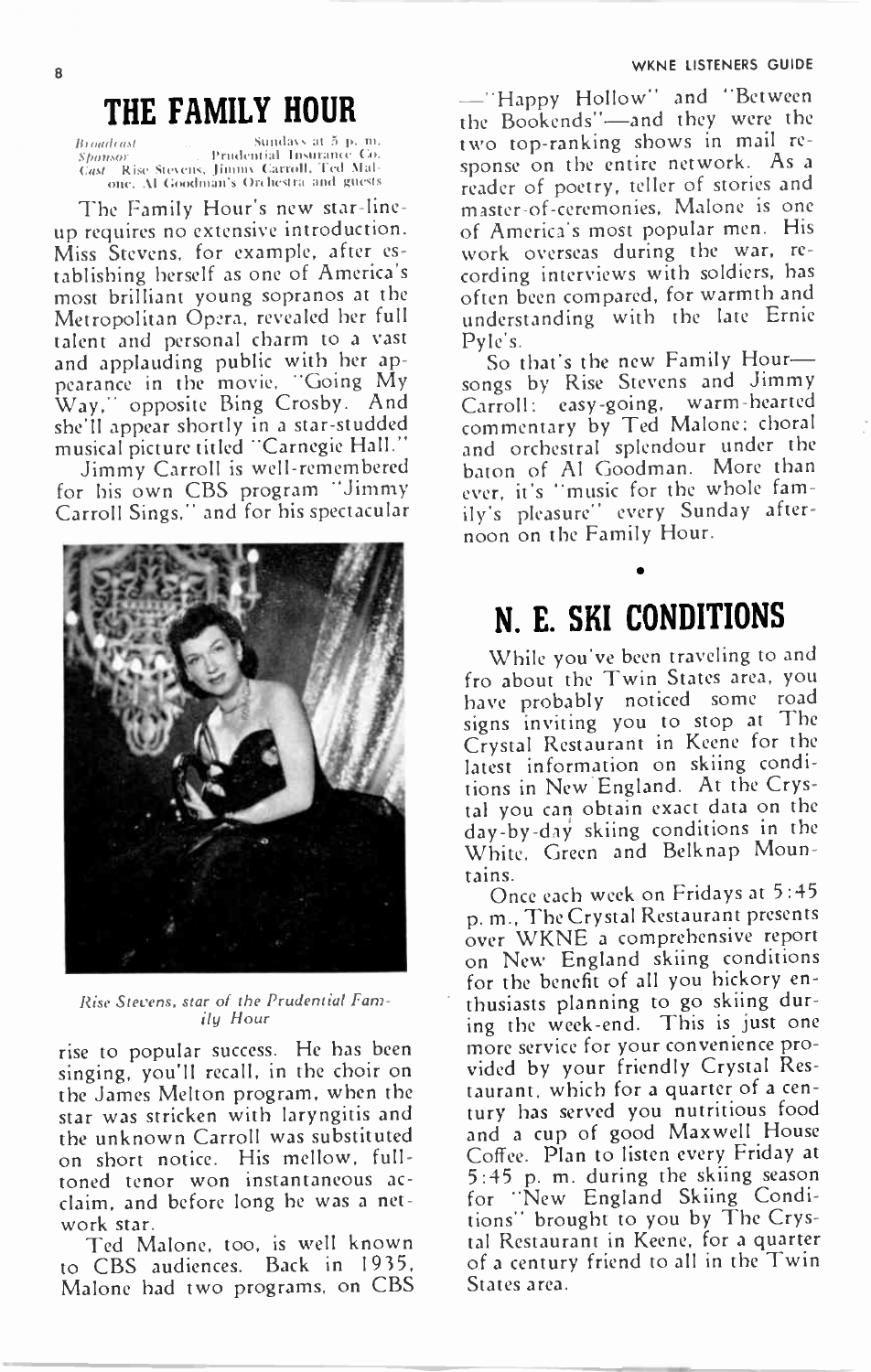#### EBRUARY, 1947 9

Ī  $\frac{1}{3}$ 

# VAUGHN MONROE SHOW

*Broadcast Time — S*aturdays, 7:30 p. m.<br>*Cast V*aughn Monroe's Orchestra—M**oo**n piripis. Guest Stars Sponsor R. J. Reynolds Tobacco Company

The Vaughn Monroe Show features the "Most talked of band in America'', along with a famous guest comedian each week and an equally famous musical guest.

The orchestra, in which Vaughn Monroe is not only the leader but the baritone vocalist and the trumpeter, finds an easy top place among the most popular bands in the land.

Since it was organized in 1940, its distinctive arrangements of popular tunes and Monroe's distinctive voice have made it a favorite not only of the younger set but of all generations



#### Vaughn Monroe

of dance lovers. The feature of the program, in addition to the band, is the singing of the Moonmaids.

Vaughn Monroe's voice is concerttrained: while he was in Boston, he studied at the New England Conservatory of Music. The Monroe band was selected to play in the forthcoming movie, "Carnegie Hall", after a poll taken among music stores and trade magazines established it as the most popular band of the day.

### WEDNESDAYS

- 6:00 Sacred Heart Program
- 6:15  $6.90$ News
- 6:30 Sunrise Serenade
- 6:45 Doin' the Chores with Stacey Cole P Mobilgas News-Socony-Vacuum
- Sunrise Serenade with Ozzie Wade P
- 6:50 7:30
- Mobilgas News —Soconv-Vacuum
- 7:35 Monadnock Region Reveille-W. W. Cross C:o.; Monadnock Blanket Mills
- 8:90 Morning News Roundup CBS
- 8:15 New England News Roundup
- $8.90$ Songs for Today-Windham National Bank
- 8:25 Salute to Bellows Falls
- 8:30 Morning Devotions
- 8:45 Bing and Ozzie
- 9:00 News —Furman Shop
- 9:15 Shopping Service P
- 9:30 Polka Party
- 19:011 Slid- Morning New.;
- I1:15 Swapper's Club
- 10:45 Music of Merit — Merit Clothing Co.
- I 1:00 Arthur Godfrey Time CBS
- 1:30 "Hello Claremont" —Gaudreau's & Magnet Theater & Music Box
- 1:45 Calling At Carolyn's —Carolyn's
- 1:511 Book Time —Keene Bookshop
- 1:55 Nursery 'Notincements —Little Folks Shop
- 12:00 Kate Smith Speaks CBS-Post Bran
- 12:15 Strike Up the Band
- 12:30 Mobilgas News —Socony Vacuum
- 12:45 Down On The Farm With Stacey Cole-R. N. Johnson Farm Equipment
- 1:00 Range Drifters P
- 130 Swapper's Club
- 1:45 Yodelin' Slim
- 2:00 Eric Entertains
- 2:15 Twin States Express, Brattleboro & Springfield
- 2:30 Coke Club —Coca-Cola
- 2:45 Rose of My Dreams — Manhattan Soap Co.
- 3:00 A Look at Australia
- 3:15 This Day
- 3:30 "March of Science" —American School of the Air CBS
- 4:00 House l'arty CBS
- 4:25 News —Derby's Department Store
- 4:30 Music Shop
- 5:45 Today in Washington
- 5:55 Five Minute Mystery —Raymond Roberts
- 6:00 News —G. Krueger Brewing
- 6:10 6:15
- 6:30 Sports Highlights — Wyman's The Barry Wood Show —Hanley Breweries
- (r :35 Keeping Posted—Palmer Agency<br>Footsteps in the Field of Knowledge—Footwear Center
- 6:40
- 6:45 Latchis Billboard—Latchis Theaters<br>Robert Trout, news - CBS—Campbell Soups<br>Vincent Lopez' Orchestra
- 
- 7:00 7:15 Guy Lombardo<br>The Symphonette,
- 7:30 M. Piastro-Longines-Wittnauer Watch Co.
- 8:00 Jack Carson Show CBS —Campbell Soups Dr. Christian CBS —Vaseline UP News —Lynn Tire Co. Songs by Sinatra CBS —Old Golds Dinah Shore CBS —Ford Motor Co. :Finn. For Reason —About Radio
- 8:30
- 8:55 9:00
- 9:30
- 0:00
- 0:15 Adventures in Research
- 0:30
- 1:00 Information, Please CBS —Parker Pen Co. Mobilgas News —Socony-Vacuum
- Meaning of the News CBS
- 1:15 1:25 CBS Footnote
- 1:30 When Day is Done
- 
- 2:00 CBS News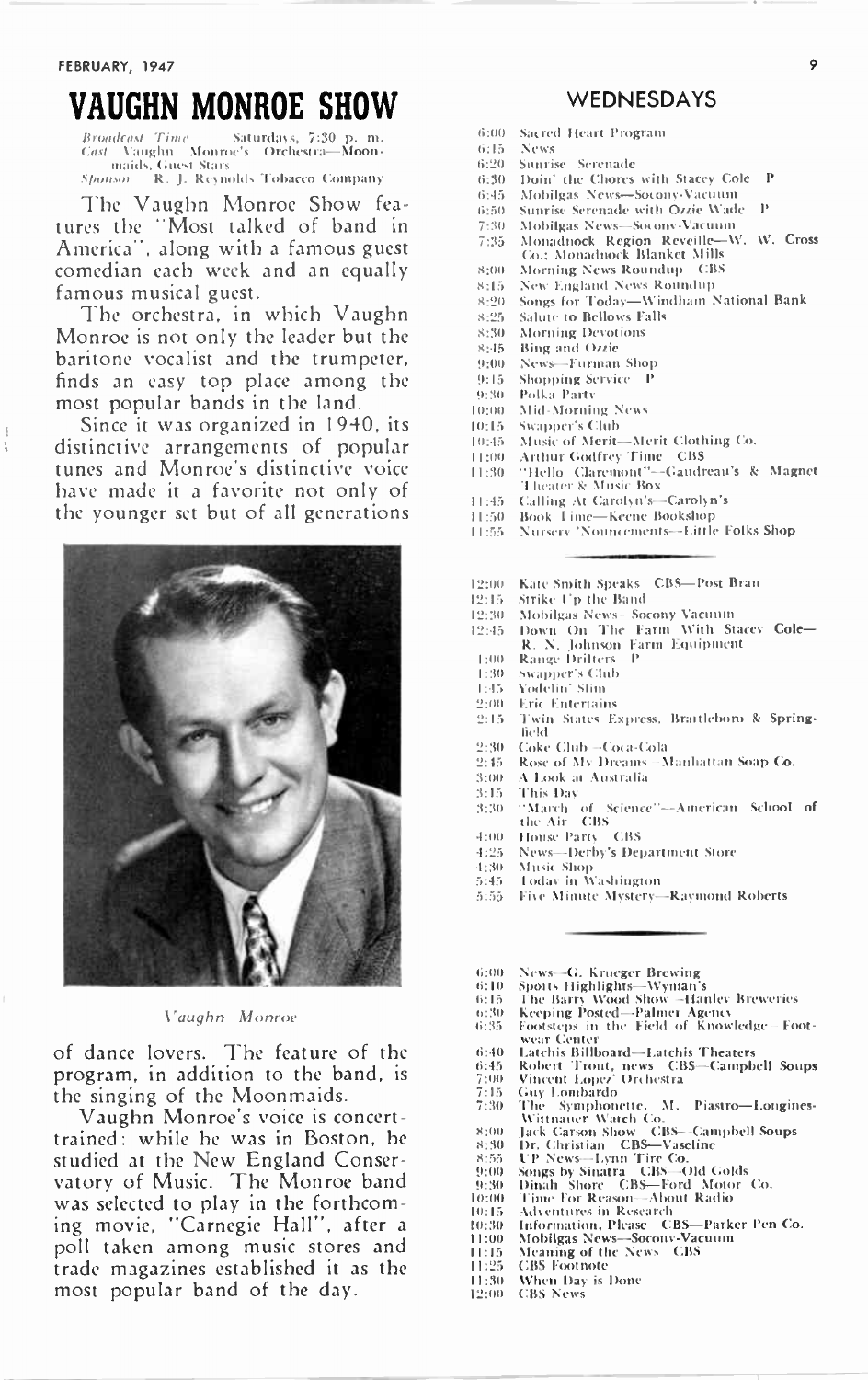## INFORMATION PLEASE

Broariers.%1 Time \ . 1. NI Sponsor Ink I l', o Cast John Kieran. Fi:ink hn I'. arid 2 in% led guest,

The four persons who preside as the Information please" board of experts each week — John Kieran, Franklin P. Adams and two invited guests- -have missed very few questions since the start of the 1946-47 season, but the errors they have made cover a wide range of fields. It is impossible to predict what type of question will "stump the experts," but it is likely to be anything from World Series baseball to Shakespearean blank verse when the program goes on the air Wednesdays at 10:30 P. M.

Brainteasers recently missed by the experts covered such subjects as the three treaties drawn up at the Paris

Peace Conference last summer, the first two lines of an obscure Shakespearean sonnet, and the demise of the hound in Sir Arthur Conan Doyle's "The Hound of the Baskervilles". When John Kieran, a former "New York Times" sports columnist, failed to name 'a famous track star who became a champion golfer," listeners who knew his omniscience in the world of sports were justifiably surprised. The answer was: Mildred Babe" Didrickson. After the broadcast, Kieran remarked, "I didn't think of the female side of sports.''

Even with literature authority Kieran on the board of experts, questions about poems and songs have often caused much havoc on the pro-

Experts John Kieran, Clifton Fadiman and Franklin P. Adams



gram. Recently everyone failed to identify the first two lines of a little known Shakespearean sonnet. A few weeks later John Kiernan quipped, "Shakespeare is the only author I know."

Some of the questions asked by listeners reflect a desire for unusual bits of information. Such was the query of one person who wanted to know why the later Greeks and Romans were clean shaven. Most people wouldn't know that one, and the "experts'' were not exceptions. They mide one of their rare mistakes that evening and learned that the ancients "followed a fashion set by Alexander the Great."

However, an "Information Please" program is not all work. Because of the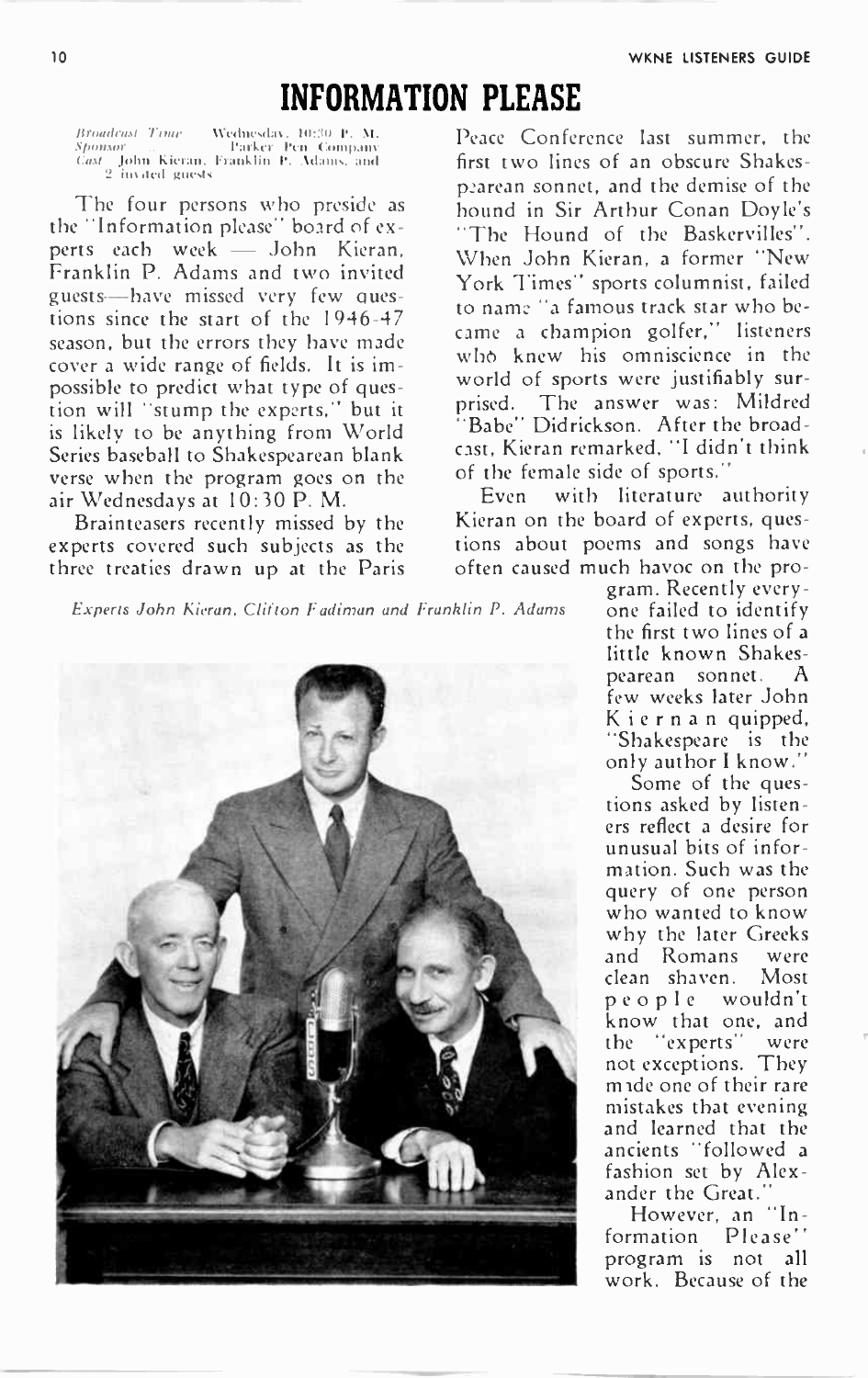#### FEBRUARY, 1947

guest appearances of such savants of wit as Bob Hope, Fred Allen and Oscar Levant, many of the answers used on "Information Please" are facetious. Questions originally intended to be serious are often answered in a comic vein as happened when Theodore White and Mrs. Annalee Jacoby, co-authors of "Thunder Out of China," were guest experts. Mr. Fadiman started the ball rolling with three questions about American food production in certain areas of the country. Although the experts didn't know what city in the East milled the most flour (The answer was Buffalo), they quickly got this one: "Where in the East is the greatest number of raspberries produced?" Yes, there were two correct answers— "New Jersey" and "The Bronx"!

When you consider the type of men who comprise the regular board of comprehensive knowledgs of the classics with a fund of information on sports, music and facts in general and Franklin P. Adams, who is widely read on drama and literature-you can see that it is *not* so easy to "stump the experts' ' '

### GILLETTE SCORES AGAIN

The sun shone brightly in Miami, Florida, on January 1st as, for the 8th successive year, the Gillette Safety Razor Company sponsored the broadcast of the football game of the New Year on W KNE and the entire Columbia Network. When the Tennessee Volunteers met the Rice Owls at the Orange Bowl in sunny Miami, Red Barber, CBS Director of Sports, and his assistant, Jimmy Dolan, were right there on the fifty yard line broadcasting a play-by-play account of this thrilling game.

The teams were two of the nation's best. The Owls were co-champs of the Southwest Conference and the Vols co-champs of the Southeastern Conference . . . and those two leagues play mighty hard football.

When the final whistle blew, the Owls were on the long end of an 8 to 0 score.

#### THURSDAYS

- 6:00 Sacred Heart Program
- 6:15 News
- 6:20 Sunrise Serenade
- 6:30 Doin' the Chores with Stacey Cole P 6:45 Mobilgas News —Socony-Vacuum
- 
- 6:50 Sunrise Serenade with Ozzie Wade<br>7:30 Mobilgas News—Socony-Vacuum<br>7:35 Monadnock Region Reveille—Tro 7:30 Mobilgas News —Socony-Vacuum
- 7:35 Monadnock Region Reveille —Troy Blanket Mills; Perkins Machine Co. 8:00 Morning News Roundup CBS
- 
- 
- 8:15 New England News Roundup<br>8:20 Song For Today—Windham N 8:20 Song For Today—Windham National Bank<br>8:25 Salute to Bellows Falls
- 8:25 Salute to Bellows Falls<br>8:30 Morning Devotions
- 8:30 Morning Devotions<br>8:45 Bing and Ozzie
- 8:45 Bing and Ozzie<br>9:00 News-Furman
- 9:00 News-Furman Shop<br>9:05 Bing and Ozzie
- 9:05 Bing and Ozzie<br>9:15 Shopping Servic
- 9:15 Shopping Service P<br>9:30 Polka Party
- -9:30 Polka Party<br>10:00 Mid-Mornii
- 10:00 Mid-Morning News P<br>10:15 Swappers Club
- 10:15 Swappers Club<br>10:30 Romance of Ev
- 10:30 Romance of Evelyn Winters<br>10:45 Music of Merit—Merit Clothing Co.<br>11:00 Arthur Godfrey Time CBS
- 
- 11:30 "Hello Claremont"—Gaudreau's & Magnet Theater & Music Box
- 
- 
- 11:45 Calling At Carolyn's—Carolyn's<br>11:50 Memory Songs—Rexall Druggists<br>11:55 Nursery 'Nouncements—Little Folks Shop
- 12:00 Kate Smith Speaks CBS-Post Bran
- 12:15 Stike Up the Band
- 12:30 Mobilgas News-Socony-Vacuum Oil<br>12:45 Down On The Farm With Stacev 12:45 Down On The Farm With Stacey Cole — R. N. Johnson Farm Equipment 1:00 Range Drifters P
- 
- 1:30 Swapper's Club
- Yodelin' Slim
- 2:00 Eric Entertains<br>2:15 Twin States E
- Twin States Express, Brattleboro & Springfield
- 
- 2:30 Coke Club—Coca-Cola<br>2:45 Rose of My Dreams—Manhattan Soap Co.<br>3:00 Parents Forum with Ruth Redington
- 
- 3:15 Voice of the Army 3:30 "Tales of Adventure" —American School of the Air CBS 4:00 House Party CBS
- 
- 
- 4:25 News—Derby's Department Store<br>4:30 Music Shop
- 4:30 Music Shop
- 5:45 Today in Washington<br>5:55 Five Minute Mystery-5:55 Five Minute Mystery —Raymond Roberts
- 
- 
- 6:00 UP News—G, Krueger Brewing<br>6:10 Sports Highlights— Pierce-Wells<br>6:15 Sportsmen's Program with Fed Spur— Pierce- Wells
- 6:30 Keeping Posted Palmer Agency<br>6:35 Footsteps in the Field of Knowledge—Footwear Center
	-
- 6:40 Latchis Billboard —Latchis Theatres 6:45 Robert Trout, news CBS —Campbell Soups 7:00 Troy Baptist Church
- 
- 
- 7:15 Guy lombardo 7:30 The Svmphonette, M. Piastro--Longines-Wittnatter Watch Co. 8:00 Professor Quiz —American Oil Co. 8:30 Stacey Cole on Main Street —N. E. Screw Co.
- 
- 
- 8:45 Veteran's Employment 8:50 Curtain Time
- 
- 
- 
- 8:55 III' News—Lynn Tire Co.<br>9:00 Dick Haymes Show CBS—Electric Auto Lite<br>9:30 Crime Photographer CBS—Anchor Hocking<br>10:00 Readers Digest, Radio Edition CBS—Hall-<br>mark Greeting Cards<br>10:30 Music and Romance
- 
- 
- 10:45 Time for Reason 1:00 Mobilgas News Socony-Vacuum Oil 1:15 Meaning of The News CBS
- 
- 11:25 CBS Footnote<br>11:30 When Day is
- When Day is Done
- 12:00 CBS News
- P Indicates Participating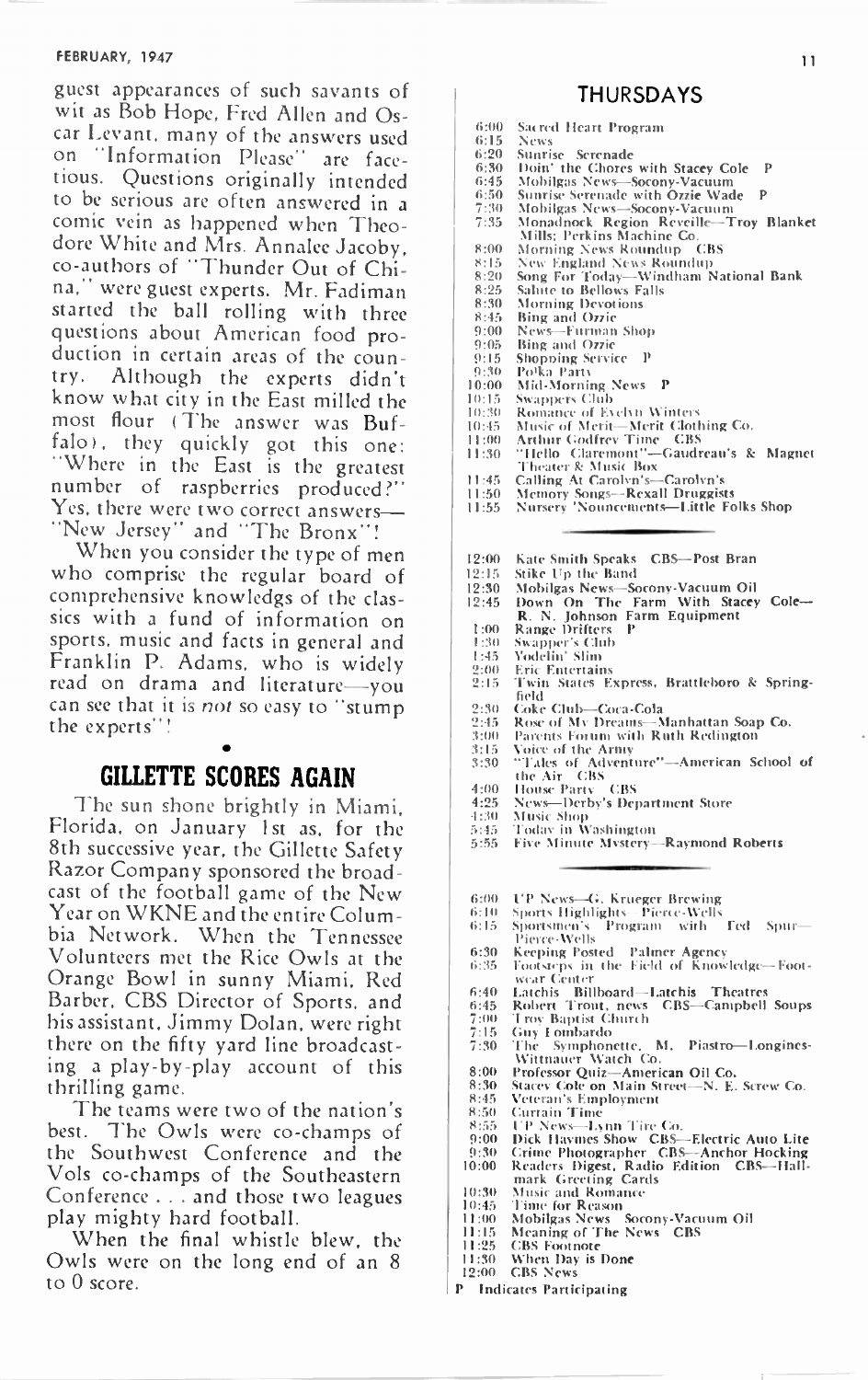# THE GARDEN GATE

Broadrasi Time Saturdays, 9:15 a. Sponsor . keirs -Morse Seed Company Casi Tom %Saban's, the old dirt dobber

When Tom Williams was five years old his mother gave him some blue iris bulbs. That started a lifelong hobby, and now Tom is known from coast-to-coast as the "Old Dirt Dobber," horticultural expert who conducts the "Garden Gate" program over this station every Saturday morning.

Tom answers questions sent in by listeners all over the country regarding names of flowers, trees and vegetables and how to grow them.

When assistant Frances Hill reads listeners' questions about roses, or



Tom Williams as the "Old Dirt Dobber"

how to prevent tomatoes from rotting, the Old Dirt Dobber reaches into his vast storehouse of knowledge and delivers the answers with charming assurance. He never hesitates for a word, is never repetitious.

When Tom Williams married, he and his bride started looking for a place in the country with just the right soil and layout for their dream garden. Nine years ago they found an ideal spot of a tree-shaded dirt road, a short way from the main Brent-

wood highway. Mrs. Williams laid out the gardens which have since bloomed to so great a beauty that they have attracted visitors from every state.

During the past ten years the Old Dirt Dobber has developed twenty new irises and placed them on the<br>commercial market. He recently commercial market. named a golden bronze iris "Dinah Shore in honor of the famous singer.

This program is very special listening to all soil lovers. If you are a horticulturist also, then by all means listen to this very fine program.

 $\Delta$ ialog

•

Sundays at 2:30 p. m. you're invited to "Here's To Ya," a 30 minute musical variety show that's well worth the tuning in. "The Lutheran Hour" is heard just one half-hour earlier, from 2:00-2:30 p. m.

"The Strange Romance of Evelyn Winters" has returned to WKNE at the regular time, Monday through Friday, 10:30-10:45 a. m.

'Here's To Vets," a quarter-hour of topflight entertainment by the country's best known stars and information of special interest to all ex-GI's, is now aired Tuesdays at 6:15 p. m. . . . a new time when this fine show is assured of the large audience it deserves. Tuesday at  $7^{6}$ p. m., the Keene Teachers College Chorus broadcasts direct from the college campus and at 10 p. m. CBS presents a new series by that master writer, producer and narrator, Norman Corwin, entitled "One World Flight."

One Wednesday each month WKNE microphones are set up in the Auditorium Theater in Brattleboro, Vermont, to bring radio listeners the discussions of the Vermont Forum. Speakers of national and worldwide prominence are featured. The next Vermont Forum broadcast is scheduled on Wednesday February 19th at 10:15 p. m. Every Wednesday at 6:15 p. m. the James Hanley Brew-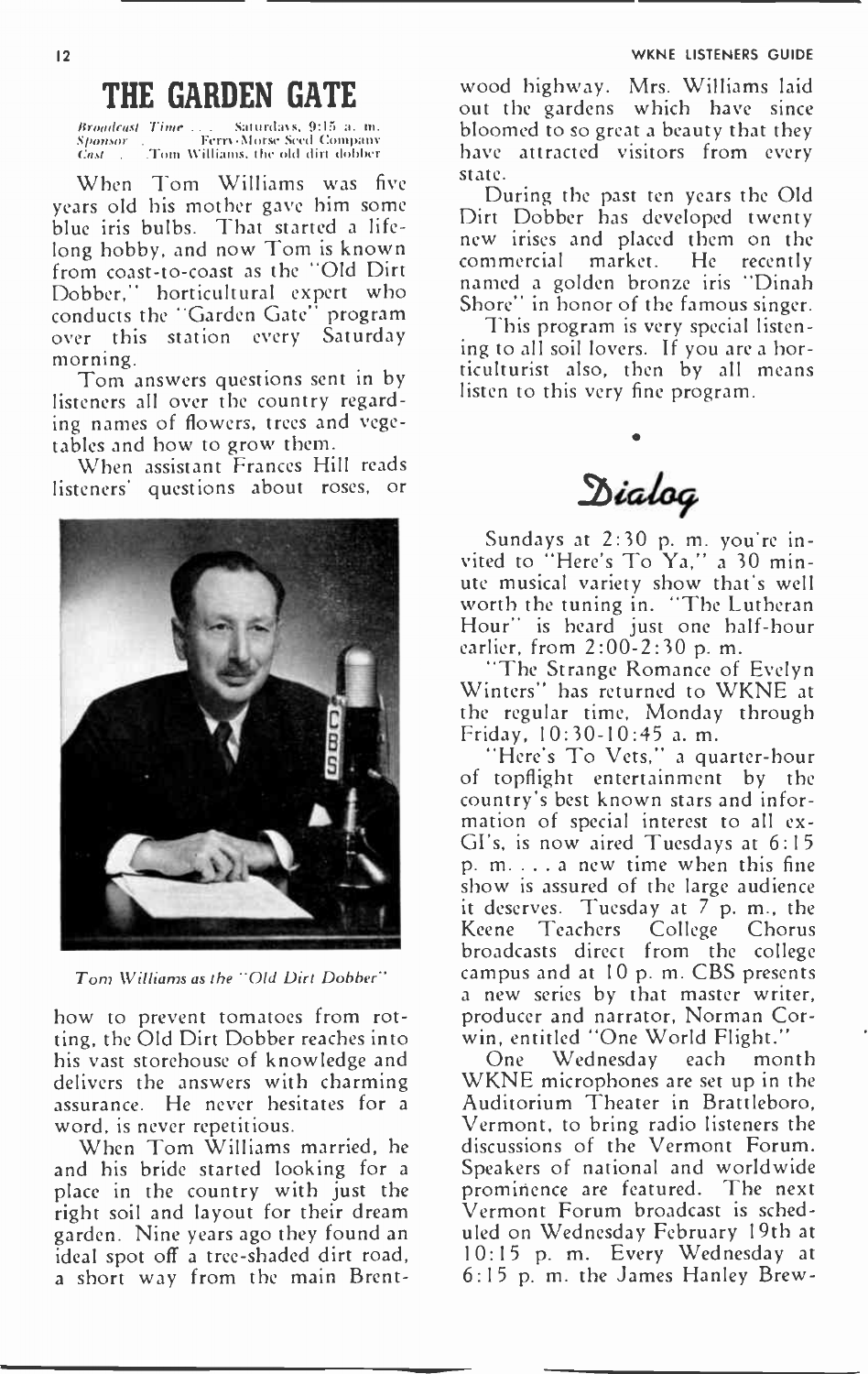#### FEBRUARY, 1947

ing Company, brewer of Hanley's Extra Pale, brings you Barry Wood, Margaret Whiting, The Melody Maids and Hank Sylvern and His Orchestra on the sparkling "Barry Wood Show."

Saturday changes find "The Adventurers' Club," sponsored by the Scheaffer Pen Company, at 11:30 a. m.: "Give And Take," sponsored by Toni, Inc., at 2 p. m.; at 3:00 "Cross Section---- U. S. A.," a comprehensive expression of informal opinion on outstanding economic issues of the day presented by the Columbia Broadcasting Sytem in collaboration with nine major labor, management and agricultural organizations; "The Treasury Bandstand" at 3:30 p. m.; and "Music Makers," featuring the latest record releases from the Melody Shop in Keene at 4 p. m.

#### •

### KEENE YOUTH CENTER

The members of the Keene Youth Center started their second season of broadcasting Saturday, January 18, at 2:30. Each Saturday afternoon WKNE will bring listeners in the Twin States a broadcast directly from the Youth Center at Keene High School. These programs are written by the students themselves and constitute one of the major activities of the Center. Various boys serve as master of ceremonies and local news of the organization is broadcast. The directors of the Youth Center are constantly on the lookout for new talent and present it when possible on the program. On the first broadcast of this season Charles Farrar, city recreation director of Keene, outlined the objectives of the group and the important part that this extra curricular activity plays in the lives of the young people of Keene. Ken Hallenbeck of WKNE directs the program and assists the young people in planning their radio shows.

#### FRIDAYS

- 6:00 Sacred Heart Program<br>6:15 News 6:15 News
- 6:20 Sunrise Serenade 6:30 Doin' the Chores with Stacey Cole P<br>6:45 Mobileas News-Socony-Vacuum
- 6:45 Mobilgas News-Socony-Vacuum<br>6:50 Sunrise Serenade with Ozzie Wac
- 6:50 Sunrise Serenade with Ozzie Wade P 7:30 Mobilgas News —Socony-Vacuum
- 1.30 Mobilgas News—Socony-Vacuum<br>7:30 Mobilgas News—Socony-Vacuum<br>7:35 Monadnock Region Reveille—Jos. Noone's
- Sons Co.
- 8:00 Morning News Roundup CBS
- 8:15 New England News Roundup 8:20 Song For Today Windham National Bank
- 8:25 Salute to Bellows Falls<br>8:30 Morning Devotions
- 8:30 Morning Devotions<br>8:45 Bing and Ozzie
- 8:45 Bing and Ozzie<br>9:00 News-Eurman
- 9:00 News-Furman Shop<br>9:05 Bing and Ozzie
- 
- 9:05 Bing and Ozzie<br>9:15 Shopping Servi 9:15 Shopping Service P<br>9:30 Polka Party
- 
- 9:30 Polka Party 10:00 Mid-Morning News P
- 10:15 Swappers Club<br>10:30 Romance of Ey
- 
- 10:30 Romance of Evelyn Winters<br>10:45 Music of Merit—Merit Clothing Co.<br>11:00 Arthur Godfrey Time CBS<br>11:30 "Hello -Claremont"—Gaudreau's & Magnet
- 
- 
- Theater gi Music Box 1:45 Calling At Carolyn's —Carolyn's
- 
- 11:50 Book Time-Keene Bookshop<br>11:55 Nursery 'Nouncements-Little Nursery 'Nouncements-Little Folks Shop
- 12:00 Kate Smith Speaks CBS-Post Bran<br>12:15 Strike Up the Band
- 12:15 Strike Up the Band<br>12:30 Mobilgas News-Soo
- 12:30 Mobilgas News-Socony Vacuum<br>12:45 Down On The Farm With St
- 12:45 Down On The Farm With Stacey Cole R. N. Johnson Farm Equipment 1:00 Range Drifters P
- 
- 1:30 Swapper's Club<br>1:45 Yodelin' Slim
- 
- 2:00 Eric Entertain<br>2:15 Twin States I Twin States Express, Brattleboro & Springfield
- 
- 2:30 Coke Club-Coca-Cola<br>2:45 Rose of My Dreams---N 2:45 Rose of My Dreams—Manhattan Soap Co.<br>3:00 Wake Up America
- 
- 3:09 Wake Up America 3:30 "Opinion. Please" —American School of the Air CBS
- 4:00 House Party CBS<br>4:25 News--Derby's Dep
- 4:25 News--Derby's Department Store<br>4:30 Music Shop
- 4:30 Music Shop
- 5:35 New England Ski Conditions —Crystal Restaurant
- 5:45 Today in Washington<br>5:55 Five Minute Mystery-
- 5:55 Five Minute Mystery —Raymond Roberts
- 6:00 UP News-G. Krueger Brewing<br>6:10 Sports Highlights-Wyman's
- 
- 
- 6:10 Sports Highlights——Wyman's<br>6:15 Jungle Jim—White's Ice Cream<br>6:30 Keeping Posted—Palmer Agency<br>6:35 Footsteps in the Field of Knowledge—Foot-
- wear Center
- 6:40 Latchis Billboard—Latchis Theaters<br>6:45 Robert Trout, news CBS—Camph
- 6:45 Robert Trout, news CBS —Campbell Soups 7:00 Vincent Lopez' Orchestra
- 
- 
- 7:15 Guy Lombardo<br>7:30 Sparkle Time with Meredith Wilson CBS—<br>- Canada Dry Company<br>8:00 Baby Snooks Show CBS—Jello & Jello Puddings
- 8:30 Adventures of the Thin Man CBS-Sanka
- 
- 
- 
- Coffee<br>
8:55 UP News—Lynn Tire Co.<br>
9:00 Ginny Simms Show CBS—Borden Co.<br>
9:30 Durante-Moore Show CBS—Rexall<br>
10:00 It Pays to Be Ignorant CBS—Phillip Morris<br>
10:30 Ann Sothern in "Maisie" CBS—Fversharp
- 
- 11:00 Mobilgas News-Socony-Vacuum<br>11:15 Meaning of the News CBS 11:15 Meaning of the News<br>11:25 CBS Footnote
- 
- 11:25 CBS Footnote<br>11:30 Dance Orches 1:30 Dance Orchestra CBS 12:00 CBS News
- 
- P Indicates Participating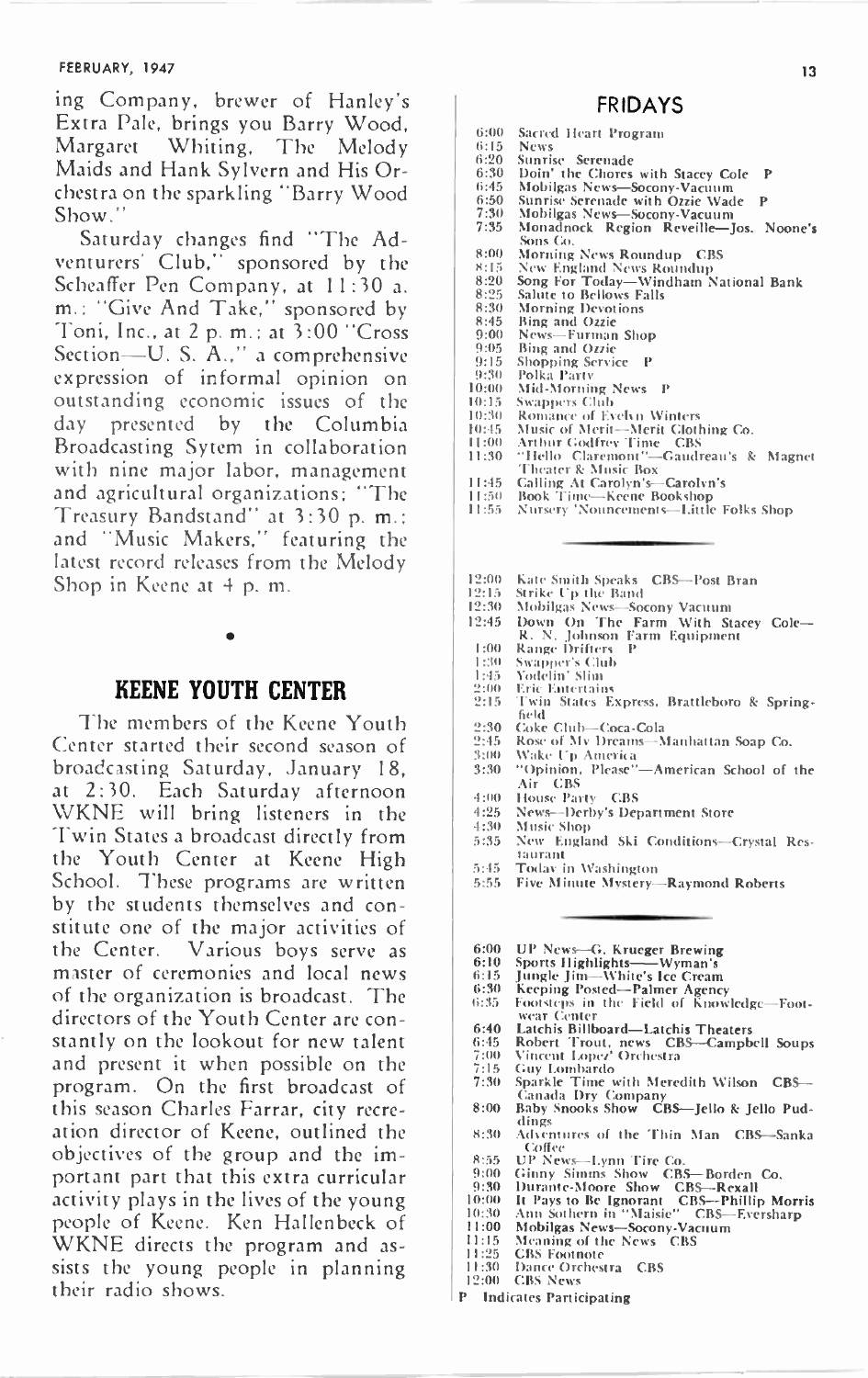### IT'S TIME FOR REVEILLE With

Howard E. Wheelock



Monadneck Region Reveille welcomes to its list of sponsors one of the oldest and best known concerns in the city of Keene, Knowlton 8 Stone Co.,

headquarters for paints, building and mill supplies. It is with pleasure that we have this progressive Keene concern join with the leading manufacturers of the Monadnock Region.

New England folks have always been interested in improving their region and they have drawn upon their own imaginations to do it time after time. Even the red men who lived in our section before the coming of the white man had that characteristic.

For example, when the Indians planted their corn, they used to have a great deal of trouble in keeping the crows away from their fields. The crow was considered sacred to New England Indians because they believed that a crow brought the first kernel of corn and the first bean seed from the southwest to the coast. Using their ingenuity the red men started a system of live scarecrows. Sending their elder children into the fields and building special huts for them when they required protection from the elements, the boys and girls scared the birds away with their shouting and throwing of small rocks. The system worked well and few Indians failed to have a good crop of corn.

Frank Martin of the Dick Haymes Show" knows a fellow who spent so much money on his girl he finally had to marry her for his money.

•

# ANN SOTHERN - "MAISIE"

Broad, ei / ri me Friday nights 10:;tii Spore,. Eversharp Pen Co. Ann Sothern, and Sheldon Leonard

Ann Sothern, star of CBS' "The Adventures of Maisie," adroitly combines the qualities of artistry and acumen in her career as a screen and radio star. There's ample reason behind this fact inasmuch as Ann's mother was a famous concert singer, her father a prominent business man, and her grandfather was Simon Lake, inventor of the submarine.

Ann's talent appears to be efortless, but actually she has devoted her young life to the blueprint of her prof .ssion. She was born Harriet Lake in Valley City, North Dakota, in a home where m•isic was essential. At seven she was playing Bach and Beethoven. She was educated in Minneapolis public schools, and later attended the University of Washington.



Ann Sothern as "Maisie"

Hollywood was on the itinerary of her mother's concert tours, and the blonde, serene-eyed girl played several early minor parts in pictures. The late Florenz Ziegfeld saw her in one of those films and offered her a part in<br>"Smiles" with Marilyn Miller. "Smiles" with Marilyn Broadway took her to its heart.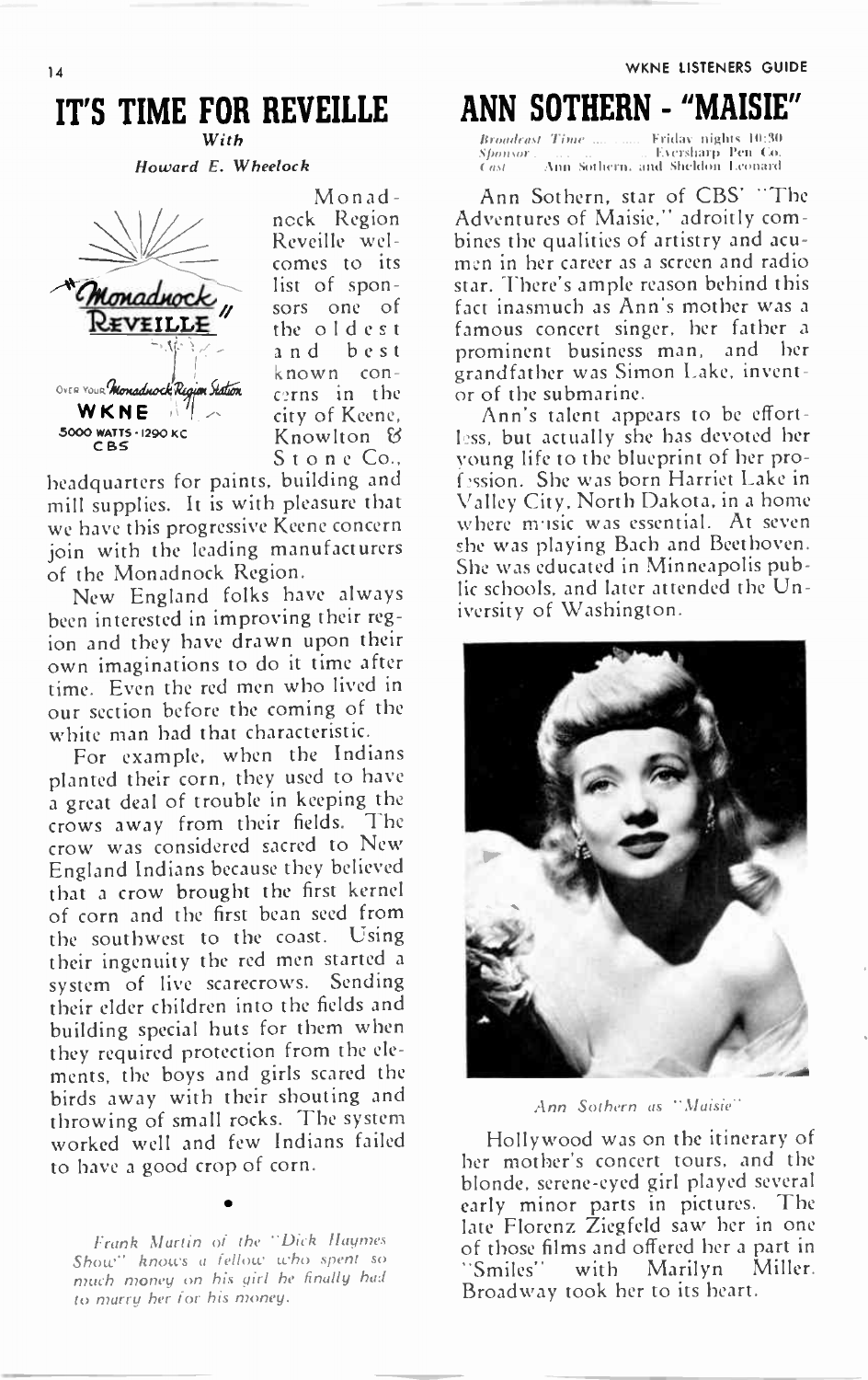#### FEBRUARY, 1947

In 1937 she played her first motion picture role under the name of Ann Sothern for MGM studios. The next year she made a sensational hit in the title role of the first "Maisie" film which established her as a top comedienne.

Five feet one inch tall, Ann weighs 12 pounds. Her blonde hair curls naturally, and her eyes are gray-blue. She plays an excellent game of tennis and golf and collects antique chinaware as a hobby.

#### • INAUGURAL CEREMONIES

Radio listeners throughout the state heard Charles M. Dale take the oath of ofice as Governor of New Hampshire and deliver his inaugural address to the 1947 legislature Thursday, January 2nd, at high noon. The colorful ceremonies, harking back to the first session of the New Hampshire General Court in 1784, were broadcast by WKNE and other New Hampshire radio stations from the higharched, historic House of Representatives chamber in Concord.

A large gathering of the legislature. state oficials, the Governor's family and New Hampshire citizens were present for the event and thousands more tuned in for the broadcast. In his 30 minute address the Governor asked advancement of the state by a sound program and pledged his cooperaion and that of his administrative agencies in promoting the welfare of the people of New Hampshire.

### WELCOME TO PIERCE-WELLS

WKNE is happy to welcome the Pierce- Wells Bottled Gas Company of Keene as a regular program advertiser. From now on, every Tuesday, Thursday and Saturdays at 6:10 p. m. this progressive Keene concern will present to the sports-minded public the latest news in the sporting world: at the same time you'll be kept informed of all the post-war appliances that arrive at Pierce- Wells, where every modern appliance for comfortable living is backed by the largest service department in Cheshire County.

#### SATURDAYS

6.00 Sacred Heart Program<br>6:15 News 6:15 News<br>6:20 Sunri 6:20 Sunrise Serenade with Ozzie Wade P 6:45 Mobilgas News-Socony-Vacuum<br>6:50 Sunrise Serenade with Ozzie Wad 6:50 Sunrise Serenade with Ozzie Wade P 7:30 Mobilgas News-Socony-Vacuum<br>7:35 Sunrise Serenade with Ozzie Wad 7:35 Sunrise Serenade with Ozzie Wade 7:45 Common Sense with Officer Sawyer 8:00 Morning News Roundup CBS<br>8:15 Weather Forecast from Airport 8:15 Weather Forecast from Airport 8:20 Song For Today—Windham National Bank<br>8:25 Salute to Bellows Falls 8:25 Salute to Bellows Falls<br>8:30 Morning Devotions 8:30 Morning Devotions 8:45 Bing and Ozzie 9:00 News-Furman Shop<br>9:05 Bing and Ozie  $\frac{9:05}{9:15}$  Bing and Ozzie 9:15 The Garden Gate CBS 9:30 4-11 Club of the Air 9:45 Girl Scout Program<br>10:00 Barnvard Follies 10:00 Barnyard Follies<br>10:30 Footlights Mone 10:30 Footlights Memories 11:00 Sweeney News - CBS—Curtis Candy<br>11:05 - Let's Pretend - CBS—Cream of Wheat<br>11:30 - ''Adventurers' Club''—W. A. Schaefer Co. 12:00 Theatre of Today CBS—Armstrong Cork<br>12:30 Mobilgas News—Socony-Vacuum<br>12:45 Range Drifters Mobilgas News-Socony-Vacuum 12:15 Range Drifters 1:00 Grand Central Station CBS —Pillsbury Snosheen Cake Flour 130 County Fair CBS —Borden Co. 2:00 Give and Take — Noma Co.<br>2:30 Keene High School Youth 2:30 Keene High School Youth Center<br>2:45 All Star Dance Parade 2:45 : All Star Dance Parade<br>3:00 : Cross Section-U. S. A. - CBS<br>3:30 : Treasury Bandstand - CBS 4:00 Music Makers—Melody Shop<br>4:15 Milt Herth Trio 4:15 - Milt Herth, Frio<br>4:30 - Adventures in Sc 4:30 Adventures in Science CBS<br>3:45 Of Man and Books CBS 4:45 Of Men and Books CBS<br>5:00 Philadelphia Symphone Philadelphia Symphony CBS 6:00 UP News —G. Krueger Brewing 6:10 Sports Highlights- Pierre- Wells 6:15 The YMCA Speaks<br>6:50 Keeping Posted --1 6:50 Keeping Posted —Palmer Agency<br>6:35 N. E. Ski Conditions 6:35 N. E. Ski Conditions<br>6:40 Music from Manbatt 6:40 Music from Manhattan<br>6:45 Strike Up the Band<br>7:00 Columbia Record Shop<br>7:30 Vaughn Monroe's O 6:45 – Strike Up the Band<br>7:30 – Columbia Record Shop<br>7:30 – Vaughn – Monroe's – Orchestra – CBS—R. – J.<br>8:00 – Hollywood Startine – CBS—Frigidaire<br>8:30 – Hollywood Startine – CBS—Noxema<br>8:55 – Ned Calmer, News – CBS—Narke 9:00 - Your Hit Parade - CBS—Luckies<br>9:45 - The - Symphonette. - M. - Piastro---L<mark>ongines-</mark><br>- Wittnauer Watch Co. 10:15 Music<br>10:45 Talks 0:45 Talks CBS 1:00 Mobilgas News —Socony-Vactium 1:15 Meaning of the News CBS 1:30 Dance Orchestra CBS 2:00 CBS News

P Indicates Participating

### SAYS JIMMY

Heard on the "Durante-Moore" Show"...

Jimmy: And furthermore the redundancy of your allegation makes a hollow mockery of the precepts of the inviolability of esthetic sensibilities and I apologize!

Garry: You apologize? What for? Jimmy: Who knows? I may have said something risque!